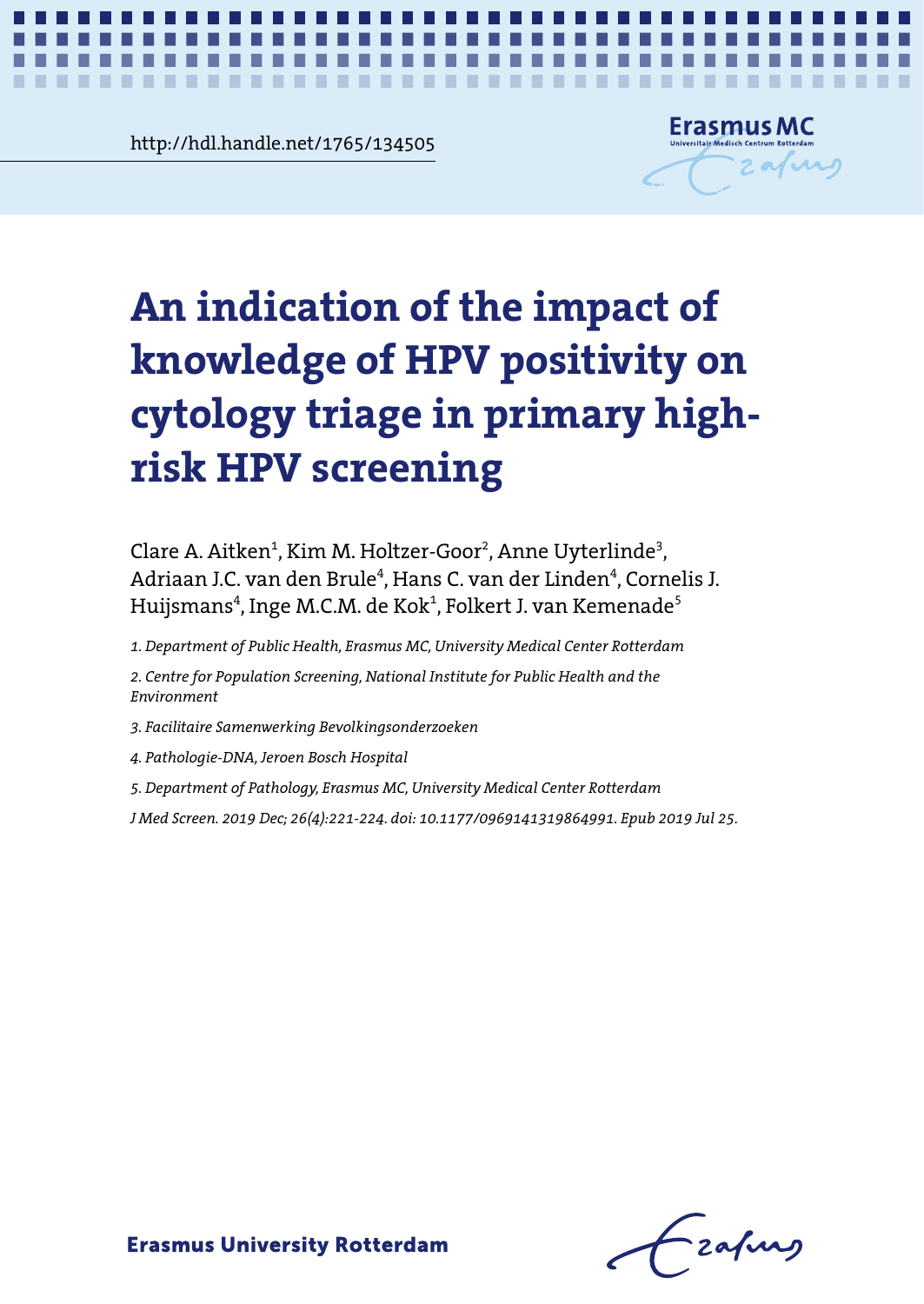# **ABSTRACT**

#### **Objective**

Several studies have shown that there is an upward shift in the classification of cervical cytology when high-risk HPV (hrHPV) status is known to be positive. The Netherlands implemented primary hrHPV screening with reflex cytology as the primary screening test in 2017. Prior to implementation of the new programme, we aimed to investigate whether knowledge of hrHPV status influences cytology rating.

#### **Methods**

Using a set of 200 cytology slides that had been previously tested, two pairs of cytotechnicians rated 100 slides per pair twice; first without knowledge of hrHPV status and then, after a wash-out period of two months, with knowledge of hrHPV status.

### **Results**

We found that hrHPV positive slides were more likely to be rated up over the referral threshold (i.e. from negative for intraepithelial lesion or malignancy to atypical squamous cells of undetermined significance+) than hrHPV negative slides at the second review when hrHPV status was known (relative risk =  $3.2$ ;  $95\%$  CI:  $1.3 - 7.9$ ).

#### **Conclusions**

If the same upward shift in ratings were to be observed in the national programme, it may have implications for referrals of women with low-grade lesions.

 $f$  zafung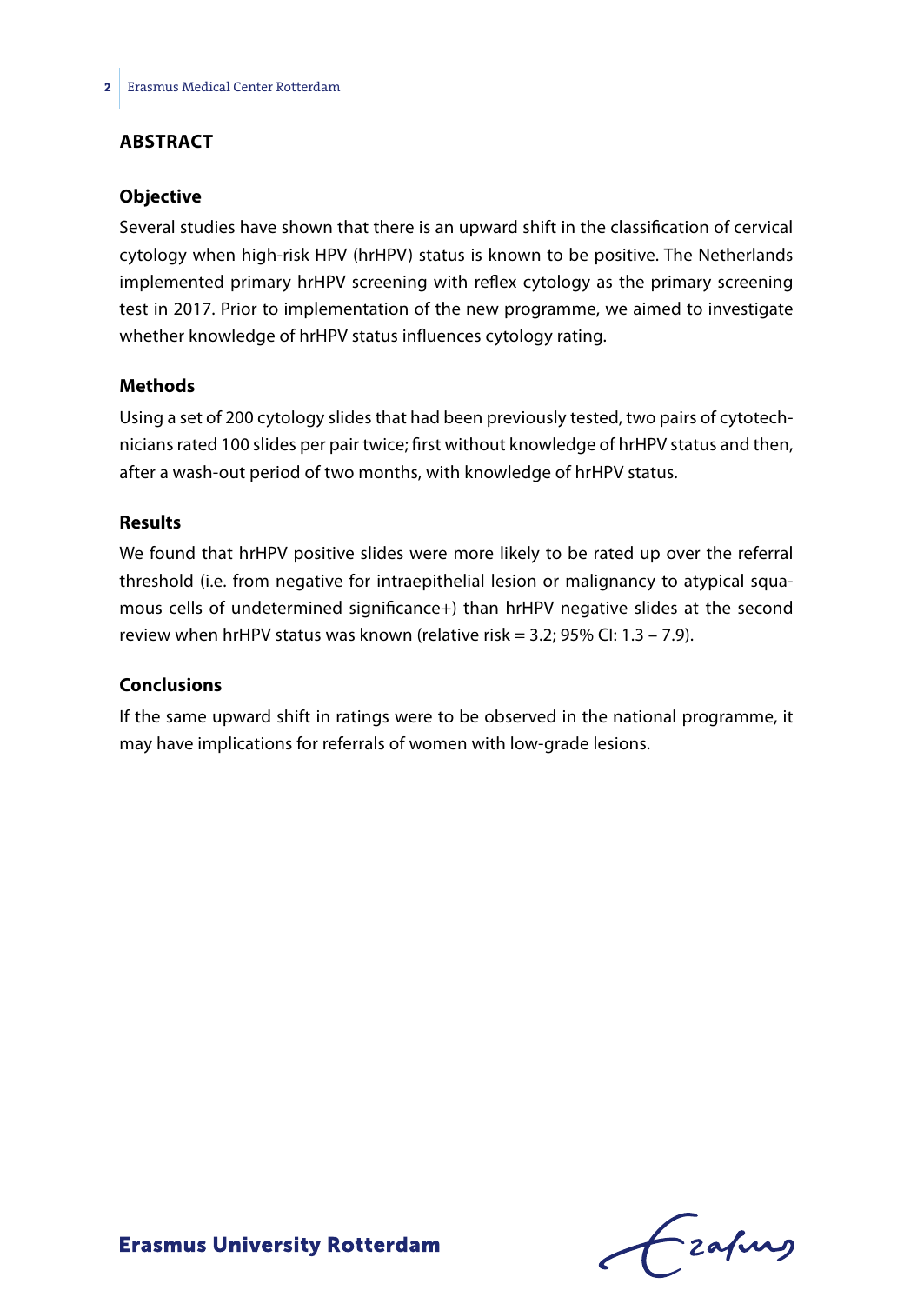#### **INTRODUCTION**

In 2017, the Netherlands implemented primary high-risk HPV (hrHPV) screening in the national cervical cancer screening programme, replacing primary cytology. All eligible women (aged 30 to 60 years) are offered hrHPV screening every five years, with reflex cytology when hrHPV is found.

Several studies have found that knowledge of positive HPV status can result in upward rating of cervical cytology.<sup>1-6</sup> In the renewed Dutch programme, all cytology slides reviewed will be hrHPV positive. An upward shift in cytology rating may result in more referrals. We aimed to investigate whether cytotechnicians would classify cytology slides higher when positive hrHPV status is known.

#### **METHODS**

A set of 200 unmarked glass slides (~50% hrHPV positive), taken between August 2013 and July 2014 and adjusted for age and expected proportion of cytological abnormalities, was selected from the Dutch screening comparison study (DuSC).<sup>7</sup> This set was divided into two sets of 100, each allocated to a pair of cytotechnicians for review.

Four experienced cytotechnicians volunteered for this study and were grouped into two pairs. Prior to the implementation of the hrHPV screening programme, each pair reviewed 100 slides twice: once without hrHPV status, and after a two-month wash-out, with hrHPV status and reordered slides. Analysts were asked to rate slides in one of the following categories (equivalent Bethesda classification shown in brackets):

- Pap 0 (Inadequate quality)
- Pap 1 (Negative for intraepithelial lesion or malignancy (NILM))
- Pap 2 (Atypical squamous cells of undetermined significance (ASC-US))
- Pap 3a1 (Low-grade squamous intraepithelial lesion (LSIL))
- • Pap 3a2 (High-grade squamous intraepithelial lesion (HSIL))
- Pap 3b (HSIL)
- Pap 4 (Carcinoma in situ or worse)

There were 800 individual observations from the entire dataset; 400 observations from each review (100 paired observations per cytotechnician). Twenty slides (10% of sample; 9 hrHPV positive, 11 hrHPV negative) were excluded due to the incorrect hrHPV status being accidentally provided at the second review, resulting in 360 paired observations from 180 slides. Switches in rating between review 1 and 2 were classified as upgrades (e.g. NILM to ASC-US), downgrades (e.g. LSIL to NILM), no change (e.g. NILM at both ratings) or to/from inadequate. Ratings from NILM to ASC-US+ or vice versa were classified

Czafing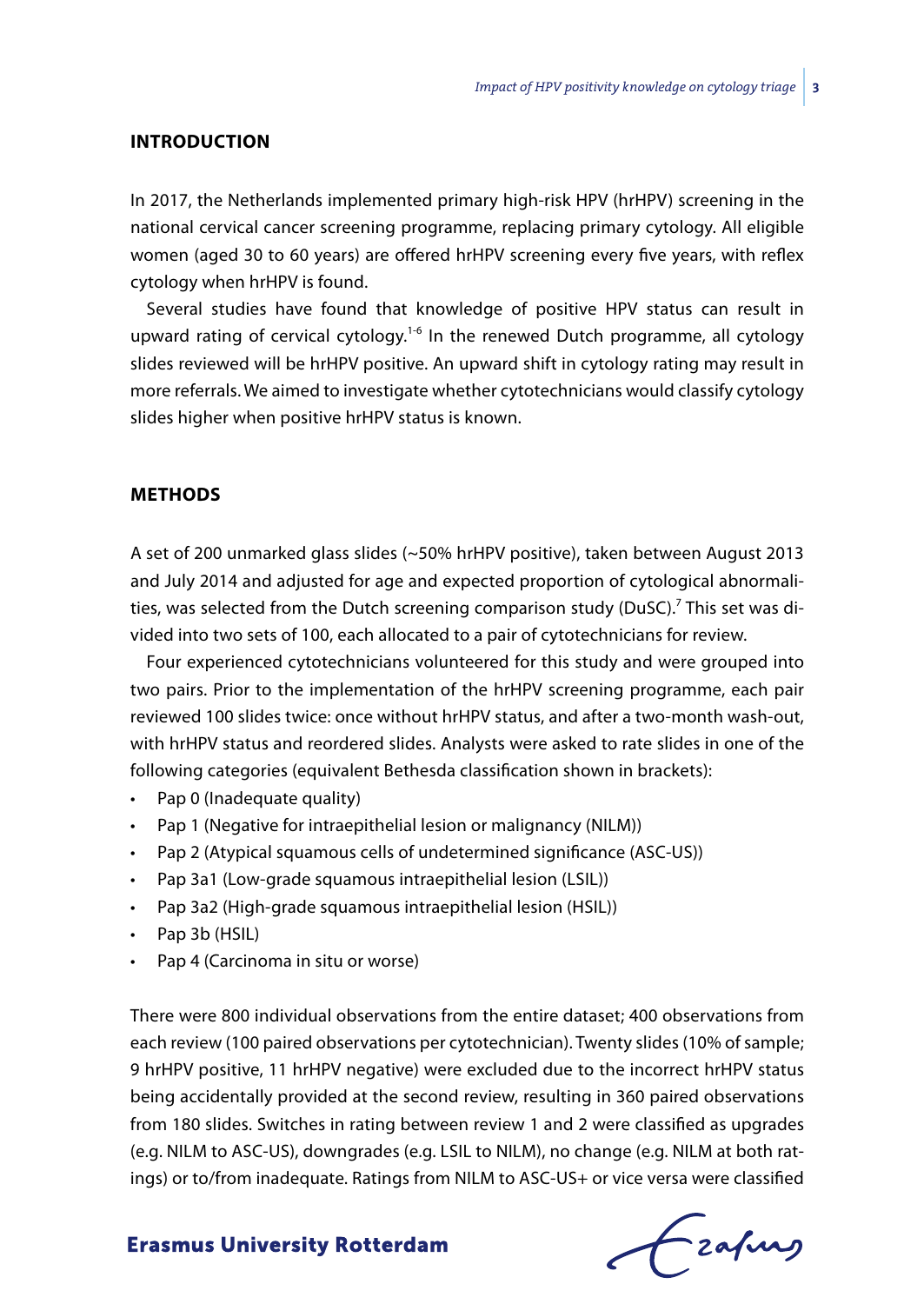#### **4** Erasmus Medical Center Rotterdam

as switches over or below the referral threshold. The net increase/decrease in referrals was calculated by subtracting the number of upgrades over the referral threshold at the second review from the number of downgrades below the referral threshold at the second review.

Data analysis was performed using SAS Base 9.4 and IBM SPSS Statistics v25. The highest classification was selected for three records categorised in multiple categories (e.g. 'Pap 0/1'). Risk estimates were calculated. Proportional risk difference was calculated using Wald asymptotic test of equality. Wald asymptotic confidence limits were calculated for proportions.

#### **RESULTS**

HrHPV positive slides were more likely to be upgraded over the referral threshold at the second review than hrHPV negative slides (relative risk (RR) = 3.2; 95% CI: 1.3 – 7.9). There was a net increase in ratings that would result in referral between the first and second review of 12 for hrHPV positive slides and a net decrease of 18 for hrHPV negative slides.

Overall, hrHPV negative slides were downgraded 29 times (15.9%; 95% CI: 10.6% - 21.3%), compared with 15 times (8.4%; 95% CI: 4.3% – 12.5%) for hrHPV positive slides  $(p = 0.03)$ . Conversely, hrHPV positive slides were upgraded 22 times (12.4%; 95% CI: 7.8% - 17.2%), compared with seven times (3.8%; 95% CI: 1.0% - 6.7%) for hrHPV negative slides ( $p = 0.003$ ). Results by Bethesda classification are shown in Figure 1.

#### **DISCUSSION**

This study suggests there may be an upward shift in the rating of cervical cytology slides when positive hrHPV status is known. Our results show that hrHPV positive slides were rated upwards more often than hrHPV negative slides, and more often over the referral threshold. This is consistent with previous literature.<sup>3,4</sup> Upgrading cytology when hrHPV status is positive was previously observed in Dutch observational data. Between 2007 and 2016, hrHPV testing was used in some laboratories as an additional test at six months for women with ASC-US/LSIL at primary screening. Under this policy, significantly fewer slides were rated NILM, and significantly more slides were rated ASC-US/LSIL at sixmonth follow-up when hrHPV status was known.<sup>8</sup> Similar results were also seen in the regular monitoring of the Dutch national screening programme, with more slides rated at ASC-US or higher when hrHPV testing was performed at six-month follow-up.<sup>9</sup>

Two studies<sup>1,2</sup> found that prior knowledge of hrHPV status resulted in an increased sensitivity for CIN 2+ lesions, which points to an increase in true positive referrals. How-

Frahing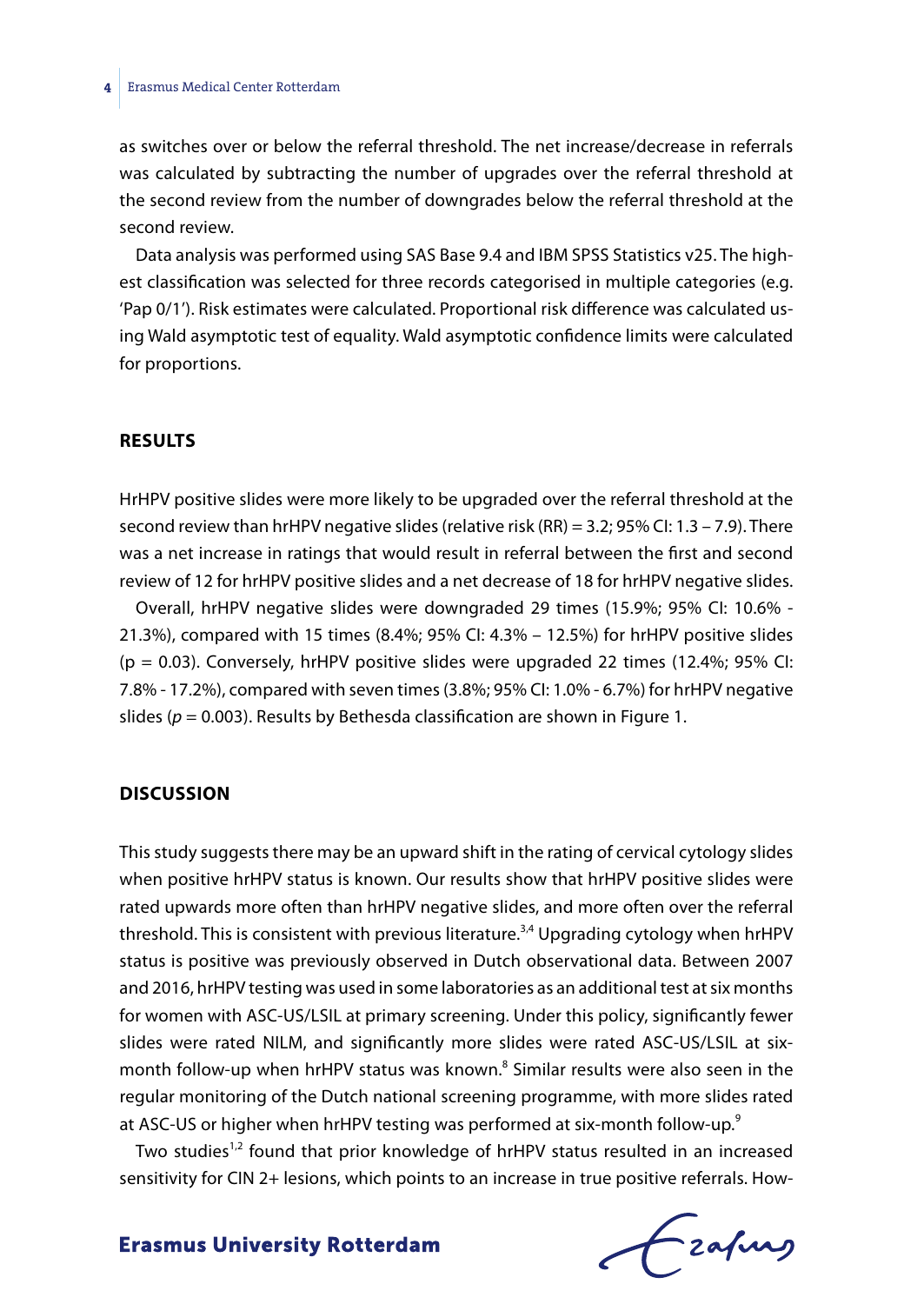

*Figure 1: Flowchart of switches in cytology ratings between slide review 1 and slide review 2 by hrHPV status, rounded percentages*

NILM: Negative for intraepithelial lesion or malignancy

ASC-US: Atypical squamous cells of undetermined significance

LSIL: Low-grade squamous intraepithelial lesion

Numbers in the figure represent pairs of observations for one analyst, not the total count of slides; 360 pairs of observations are included in this figure.

Percentages are rounded to one decimal place. As such, totals may not sum to 100%.

Dashed black arrows represent upgrades and solid black arrows represent downgrades. Solid grey arrows represent changes to or from 'inadequate'.

ever, first results of the new hrHPV screening programme show both increased CIN 2+ detection and more unnecessary referrals (<CIN 2) compared with the cytology-based programme,10 suggesting that there may be an influence of upward cytology ratings on the number of referrals of women with low-grade lesions. As all women with hrHPV positive, ASC-US+ primary screens are directly referred in the new hrHPV-based programme,

frafing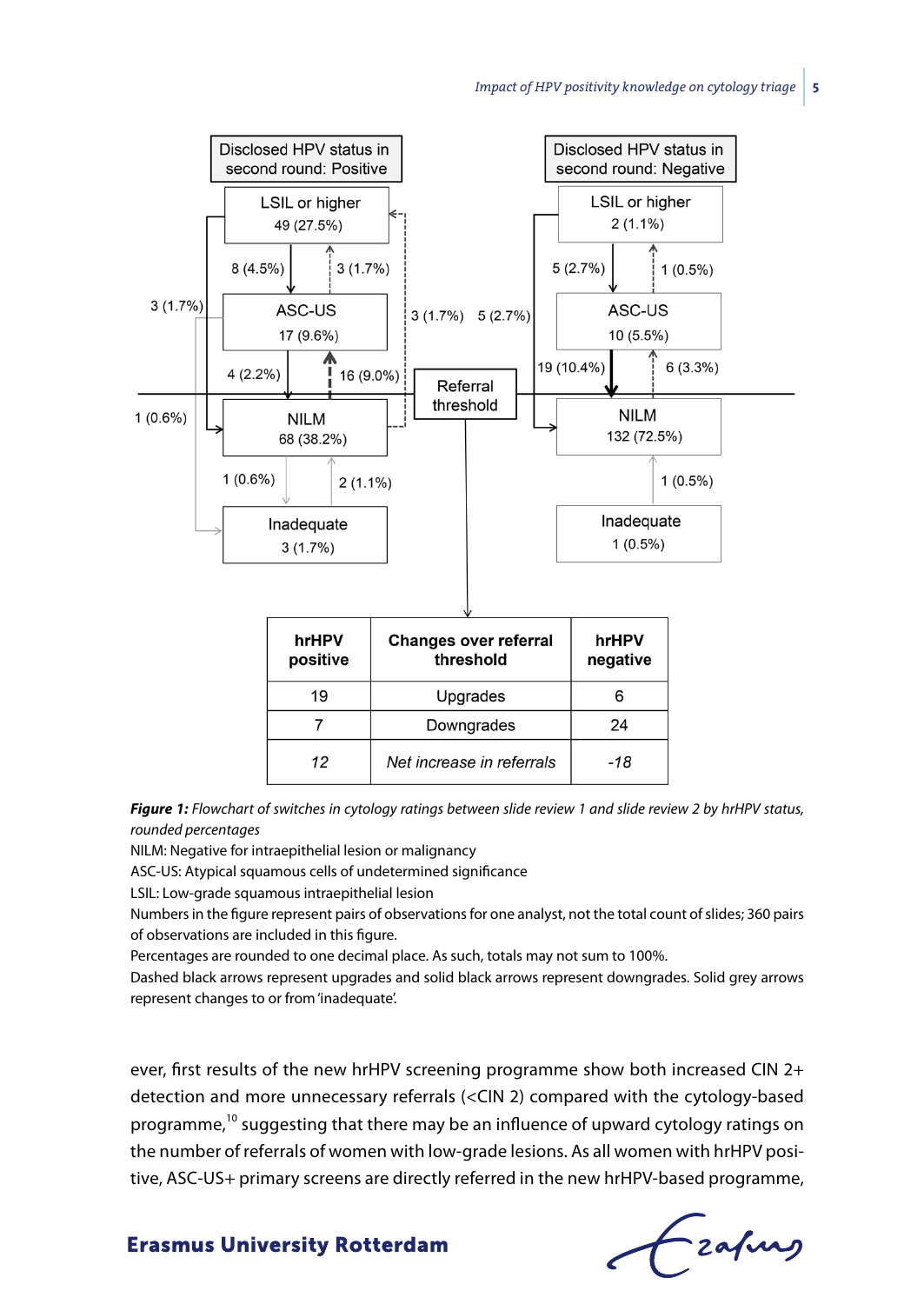an increase in slides rated as ASC-US may lead to more women with low-grade lesions being referred unnecessarily. This is concerning, as overtreatment of low-grade lesions also presents risks of harm. To mitigate the impact of potential cytology upgrading within the Dutch programme, training was provided at all five screening programme laboratories on morphological differences between Pap classifications (personal communication, 28 February 2018) and professional education continues to be provided.

This study has several strengths. Because this study was conducted prior to implementation of the new hrHPV screening programme, cytotechnicians were still reviewing both hrHPV positive and negative slides. The cytotechnicians in this study were experienced in evaluating cervical cytology. The distribution of age and abnormalities reflects the screened population, as slides were drawn from the screening programme. The study also has some limitations. The small sample size has an impact on statistical power. Additionally, 10% of slides were excluded, due to incorrect HPV status provided at the second review.

## **CONCLUSION**

Our study suggests that knowledge of hrHPV status may result in an upward shift in cytology ratings. While appropriate training is being provided to cytotechnicians, continued monitoring of unnecessary referrals will be essential, to mitigate risks of overtreatment following referrals of women with low-grade lesions.

Frahing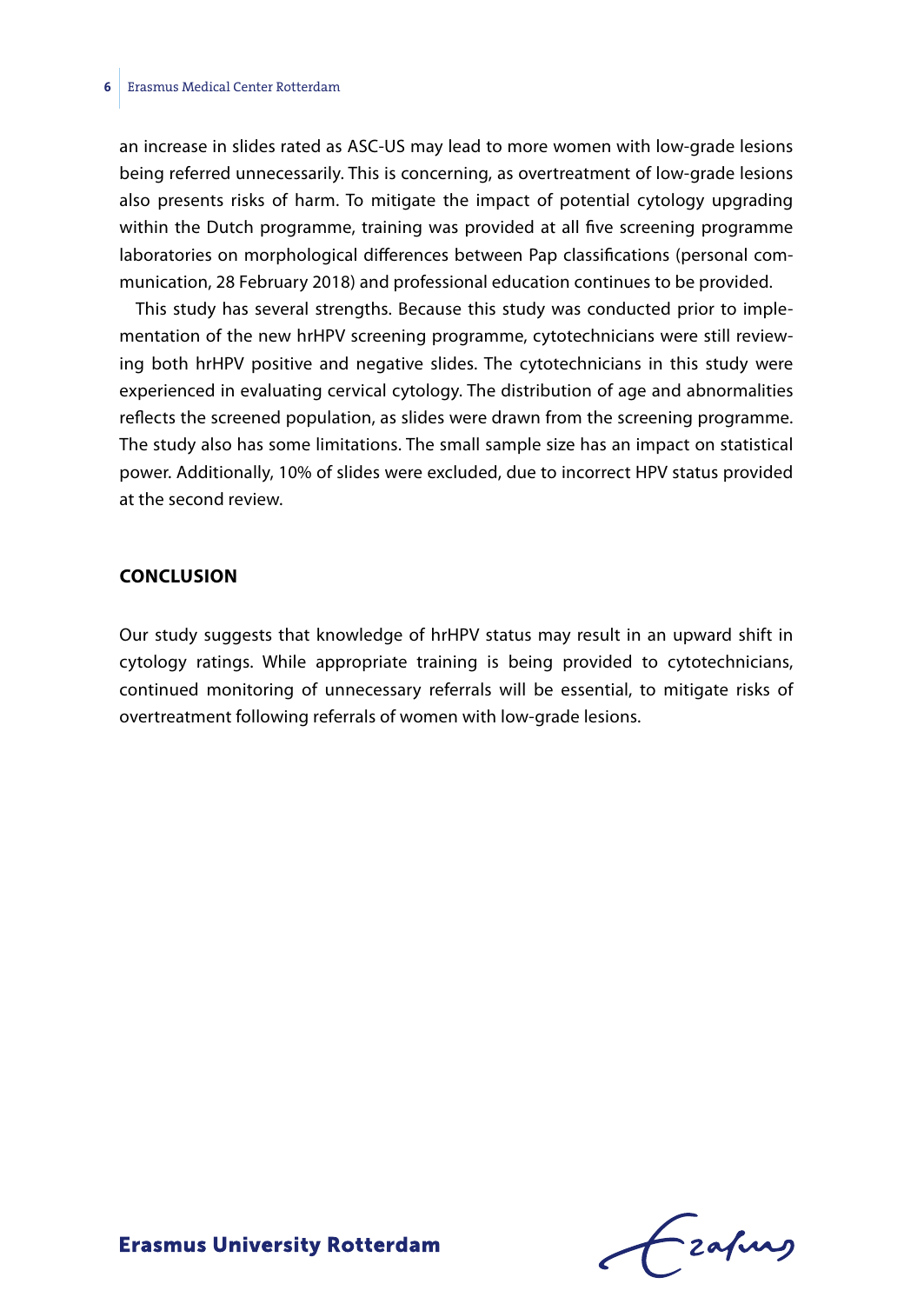## **ACKNOWLEDGEMENTS**

The authors wish to thank D. Sie-Go, J. van Dam, E. van den Heuvel, P. Balk, A. Hamminga, L. Motie and E. Hazenberg for their assistance in organising and conducting this study.

# **FUNDING STATEMENT**

This study was funded by the Dutch National Institute for Public Health and the Environment (RIVM).

# **DECLARATION OF CONFLICTING INTERESTS**

C.A. Aitken and I.M.C.M. de Kok work on projects for the National Evaluation of the Dutch Cervical Cancer Screening Programme funded by the Dutch National Institute for Public Health and the Environment (RIVM).